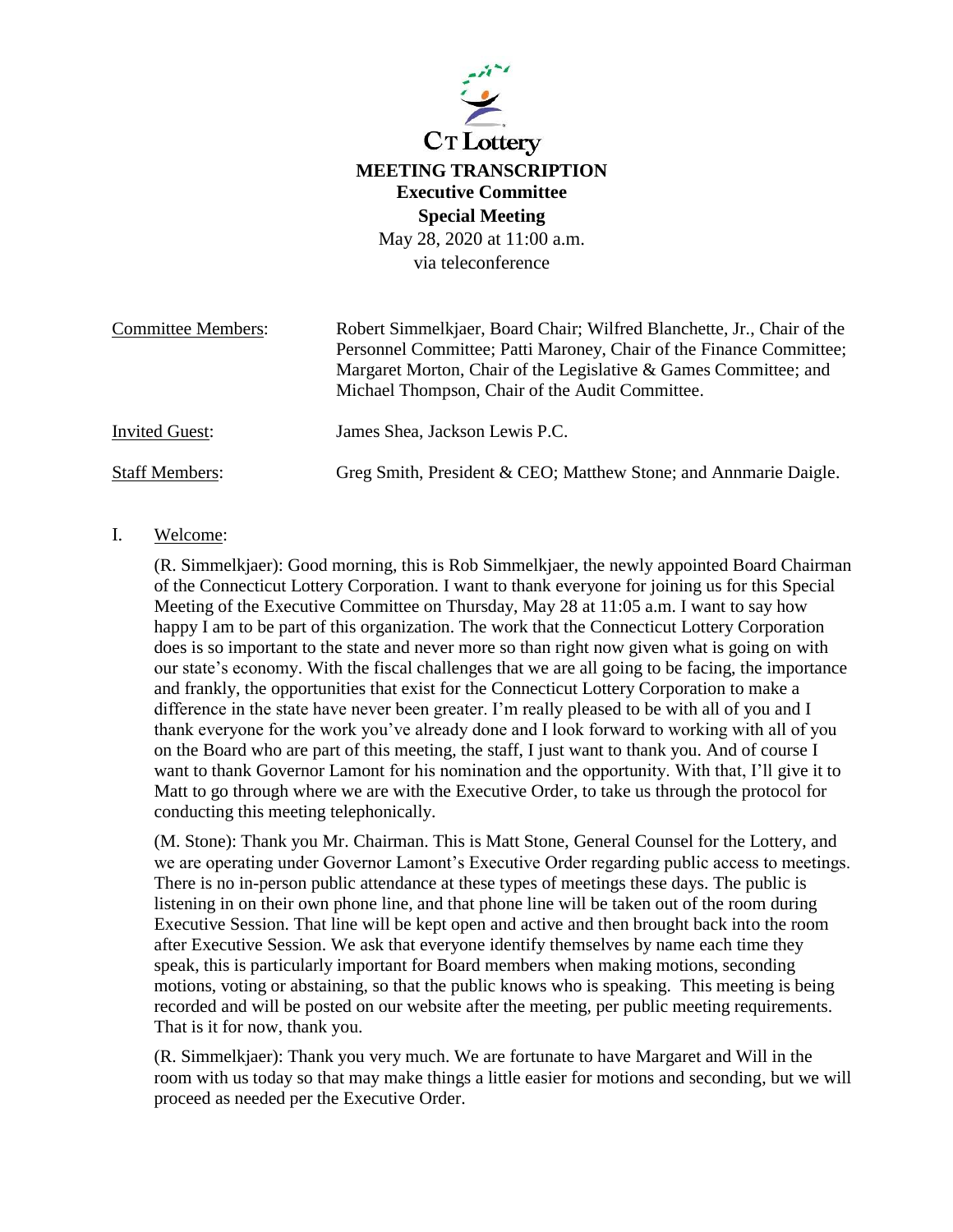### II. Approval of the January 9, 2020 Executive Committee Meeting Minutes:

(R. Simmelkjaer): The first item on the agenda is to approve the minutes of the January 9, 2020 Executive Committee Special Meeting. Of course, I was not present at that meeting, so I will abstain from voting, but will ask for a motion to approve.

(M. Morton): So moved. Peg Morton.

(W. Blanchette): Will Blanchette, second.

(R. Simmelkjaer): Thank you very much. All those in favor?

(All): Aye.

(R. Simmelkjaer): Opposed? Hearing none. Abstention from me. Thank you very much.

## III. Update on Operations:

(R. Simmelkjaer): Next we're going to go through a couple of updates – Operations, Office Lease and Gaming System Replacement. For that I'll turn it over to our CEO, Greg Smith.

(G. Smith): Thanks. This is Greg. From the standpoint of having you here prior to the Board meeting, we wanted to provide a quick update on the next three topics. First on operations, we continue to perform our day-to-day and week-to-week work with about one-third of our staff coming into the office each day, about a third doing telework and another third either designated nonessential or intermittent in terms of their work. Some of that is the field sales staff who are not physically calling on their stores and have not since that latter part of March. That continues as we move forward through this and there are a few other parts of the operation that we're experiencing either no or lower volume on, an example being opening of new stores and training retailers – we've only had a very few stores come into existence or transition ownership and those training classes are not happening so the people doing those things are not coming in. And some of the licensing application processing is at a lower volume due to the situation. Interestingly, we will make a few comments about sales numbers because they provide a certain perspective of operations. Initially, in the first four weeks of the pandemic we were down in the neighborhood of 20% of our weekly sales volume compared to normal. For the last three weeks we have been ahead; we have recovered all of that back and just for a comparative for you, there have been no significant national game jackpots. Our sales for the last three weeks were \$84 million; last year those same three weeks were \$79 million. So we are effectively ahead about 6% on a weekly basis year-over-year and the games that have been leading that have been our daily games, the Play3 and Play4, and our instant ticket games. When I look at the last five weeks of the fiscal year, last year's weekly sales average was about \$25 million and if we are to keep the pace we're on we will be ahead of that by potentially \$1-\$1.5 million dollars per week, assuming normal moving forward. That is a measure of understanding where we are and how we've recovered that decline that initially came into play.

(R. Simmelkjaer): This is Rob. So when you say recovered that decline – net-net are we a little bit ahead or was the decline so steep when it was there that we are not quite there?

(G. Smith): When I talk about recovering I'm talking about the week compared to the prior year. The total decline we have not recovered completely and while I know we will fall short of last year's revenue where we had some very significant national game jackpots -- we never expected to hit last year's sales -- we will fall short of our budgeted sales probably by about \$40-50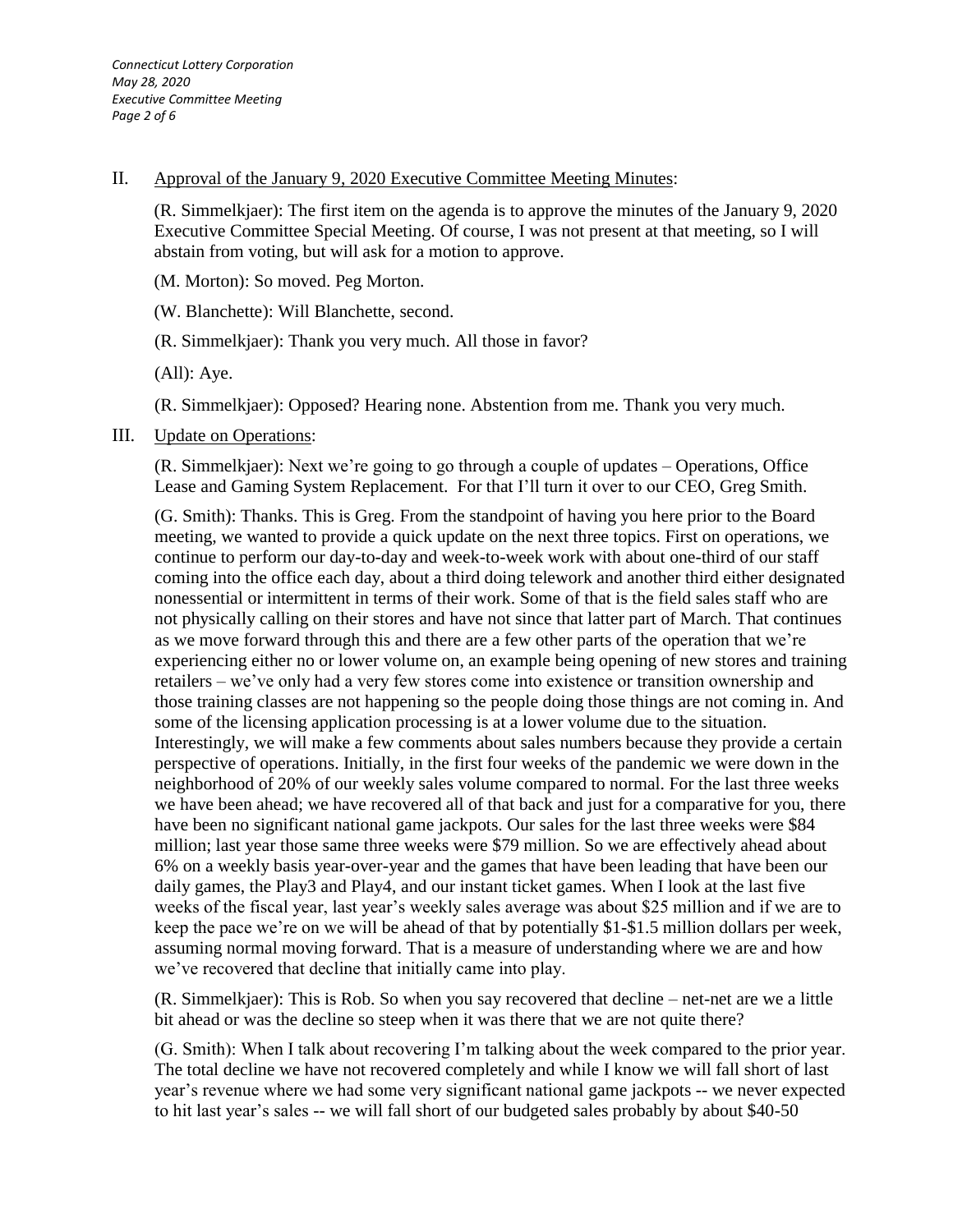million. We were about \$30 million down before the pandemic, so we will have lost another \$10-20 million in revenue at the end of the fiscal year. Just some ballpark numbers for you, but to let you know we are back to full weekly sales performance from the initial decline.

(M. Thompson): Greg, this is Michael Thompson. A quick question, when was the last time we did not make our budgeted sales numbers? Has that happened in the recent past?

(G. Smith): I did not look back to see when that would have happened. We've been very steady in equaling or exceeding prior year profits but for fiscal 2020 we actually projected less than fiscal 2019 because we had that billion dollar Mega Millions jackpot. We did \$370 million in fiscal 2019, we projected \$358 in fiscal 2020. We are right now about \$6 million below our projection. We expect to be in the low \$350s or around \$350 million at the end of the fiscal year so preforming pretty close to our plan from a profit standpoint even though our sales are a bit lower than that as a ratio. I can look into that Michael as I don't recall what we budgeted each year but I know we've been on a pretty steady run of always exceeding last year. The 2016 Powerball billion dollar jackpot was another example of that – hard to keep pace with the year when you had a jump like that.

(M. Thompson): Sure, thanks Greg.

(G. Smith): And one last comment from an operations point of view. We continue to evaluate our processes and procedures as needed while many of the staff remain away from the office so that we understand if we need to look into doing something different and if it's a procedural change then we engage in the Department of Consumer Protection to make sure that they are in agreement with some of the temporary moves we make. An example might be extending our prize payout time period as we've done over the course of the last couple of Board meetings to get that approval. And also extending the settlement of the ticket packs so that we don't punish some of the lower retailers where their volume had slowed down or they had to close down over a period of time. We continue to evaluate those and will as we continue to stay out of normal operation always with an eye to how we get back to normal.

(W. Blanchette): This is Will Blanchette. What is the status of that third group of employees who are not coming into work, are they on unemployment, are they still employees, are they losing benefits?

(G. Smith): All state employees' pay has been maintained at normal since about somewhere in the end of March. That was established as people were deemed essential, required, nonessential or intermittent. As we need anyone who is intermittent or nonessential, think the sales reps, we have assigned them all to call each of their retailers to keep them engaged. They do not call them every day, but every couple of weeks, reaching out and making contact even with the office staff calling and taking orders. Their compensation has been maintained as normal, no change with that. I'm sure the administration is trying to evaluate how do and when do people get asked to come back into the office.

(W. Blanchette): Thank you.

# IV. Update on Office Lease and Gaming System Replacement:

(G. Smith): Moving on to the next topics of the lease and gaming system replacement, just a couple of points to mention in that both the lease of this building and our gaming system contract with Scientific Games, terminate in April of 2023, just under three years out. No one would ever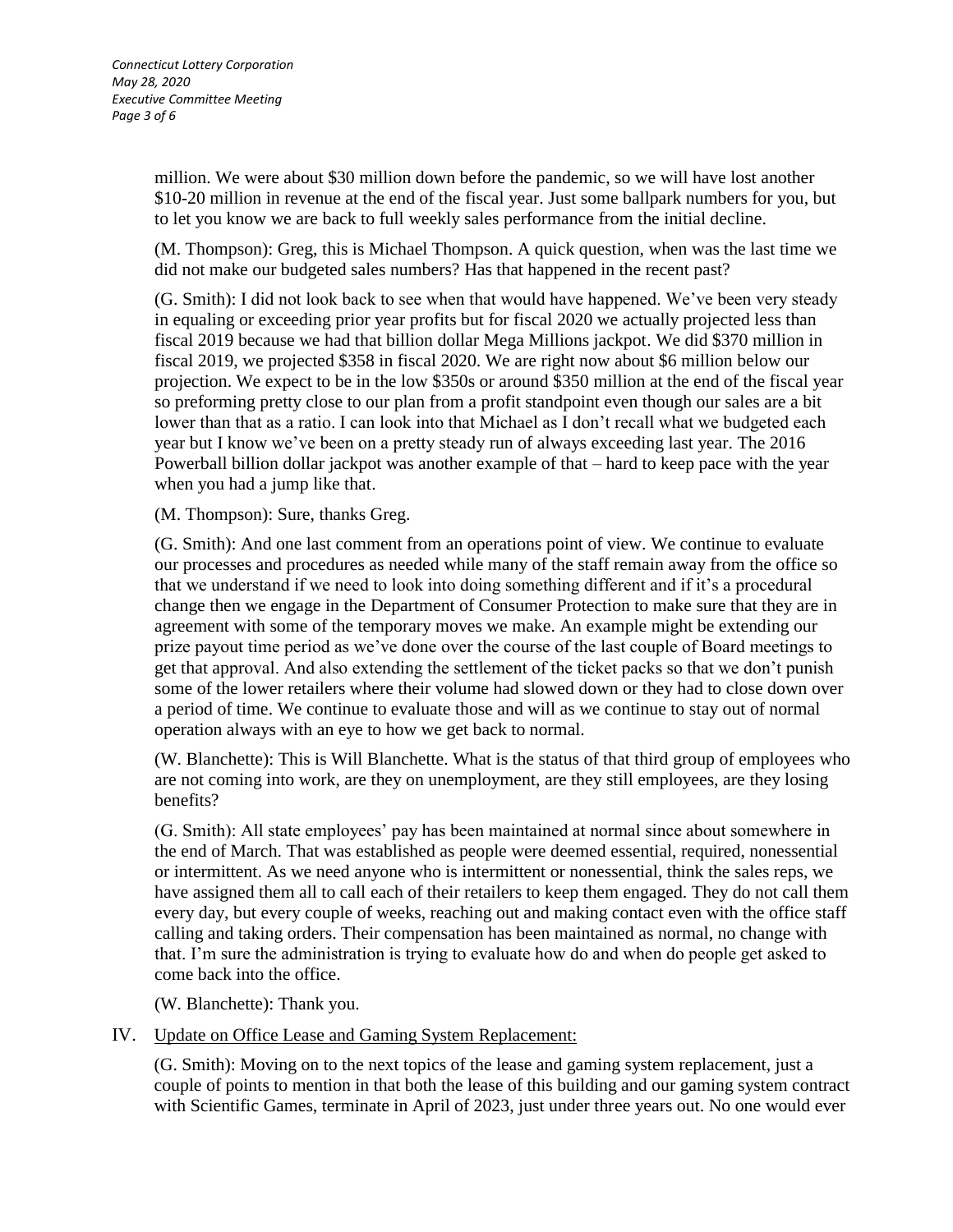design a plan to say "you may have to move out of your building and change your enterprise operating system in the same month". That would be very difficult to encounter. So we are looking at that as we prepare for the gaming system change -- that will happen, we will have a new gaming system regardless of who the vendor is and that will be a significant undertaking. We have already started the RFP preparation on that. As for the lease for this building, the initial period ends at that time as well but it does have some extensions on it. What we are doing is taking the four pronged view: this building, would we buy it or continue to lease it; another building, would we buy or lease it? So would we move or not, and then what would be the use of the building document? We need to evaluate that because we will need to give nine months' advance notice to extend this lease. We will already be working on the new gaming system and getting that new gaming system in place in April of 2023 which is a very critical matter for us. It might cause us to talk to our landlord but also look at other location opportunities to see if we would make a decision before April of 2023 and choose to either buy or extend or go somewhere else. I'm just giving you a heads up on that. I won't say the timing is unfortunate, but you wouldn't design it that way.

(R. Simmelkjaer): This is Rob. The enterprise system, the window to change that, is that moveable or is that going to happen in that period in the months leading up to it?

(G. Smith): At this point in time I would consider the gaming system the dominant of the two. We will likely have a vendor chosen for that new system whether it's the same vendor or another vendor by the summer of 2021, so next summer, and they will need that remaining time to build the system, have us all test it and bring it to life. They will actually have to place new terminals and equipment in all of our 2,900 retail locations during that time period. So I consider that the larger dog in the fight and it's just keeping you up to speed as we move forward. We have spoken to a commercial broker, we are preparing and close to finalizing the RFP for those broker services so we can at least know what we are looking at, see what our interests are, and then if we want we can certainly lease another place if that was our choice but it is important to understand, would we buy a building and would the state purchase a location as an operation. We are a 50 year old company, is there any reason for us not to consider buying a location? That is part of the conversation we are engaging, with the State Properties Review Board, what does this look like. We just wanted to let you know these are the beginning steps that we will need to address. We have no suggestions or recommendations at this point in time.

(R. Simmelkjaer): This is Rob. I guess the easiest would be to extend here if it seems like it's competitive.

(G. Smith): Yes, but not until we tell them we're interested will they come up with the rent price, there is no predetermined extended rent price. That's all I have to say on this, I wanted to let you know so that we can properly evaluate and explore what our next steps are and what steps potentially require approval.

(M. Morton): I do have one question, this is Peg. When picking a broker that is outside of DAS, and we have that authority to do that because we are a quasi-state agency.

(G. Smith): Yes.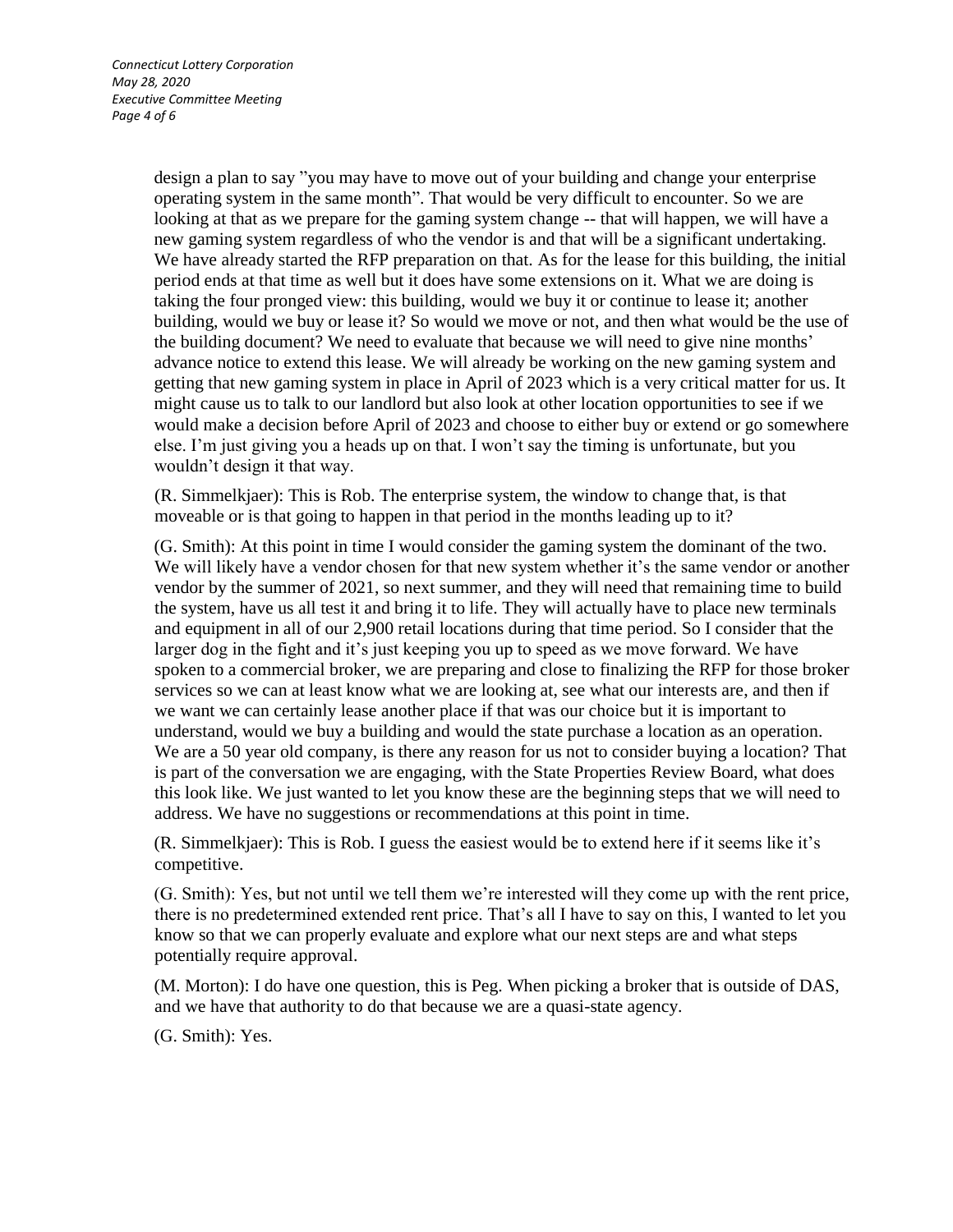*Connecticut Lottery Corporation May 28, 2020 Executive Committee Meeting Page 5 of 6*

#### V. Update on FY21 Budget Progress:

(G. Smith): Regarding the next topic, a quick update for the Executive Committee members on the budget process, we have had one meeting already with the Finance Committee to review the first draft of the budget in early May. We have just completed draft two and have another meeting scheduled with the Finance Committee for next Friday, a week from tomorrow, to review that. We have done a good job in fine-tuning all of the expense lines for that budget. One of the interesting parts is the revenue, thinking about our earlier discussion regarding where we are with our sales, it's how do we project revenue. We put some numbers in place, we've also put some highly conservative – not recovered – revenue numbers as a model. We are aware that the casinos might open in a week and I know that with lacking the casinos being open now and there's been no sporting events, it's not unlikely that we've been experiencing some of those gamers' participation with lottery games. We may feel the need after we experience a couple of weeks with casinos open to revisit some of our revenue numbers. So to let you know where we are in that process, we'll be bringing something to the Finance Committee and we'll talk about what that recommendation to the Board will be and then what the Board might do as options for getting the budget approved by the end of June if we feel the need to revisit the revenue, we'll have the expenses lined up. I'm not sure if Patti Maroney wants to add anything to that?

(P. Maroney): This is Patti Maroney. I was wondering when you would have the revised draft ready?

(G. Smith): That is going out to you tomorrow.

(P. Maroney): Ok. The first draft in my opinion was very good, close to what I would consider the final. There were no big issues, just the decision making on the revenue piece.

(G. Smith): We have what I would say are light edits, not significant edits to that, just fine-tuning some numbers. Even with the revenue projections because the first pass you saw, we projected revenue in late March and the second pass you'll see, we've already started some of the recovery. You will see that they are not significant changes from what you first saw.

(P. Maroney): Thank you.

#### VI. Executive Session:

a. Discussion of pending claims and litigation: Civil Suits and CHRO Matter

(R. Simmelkjaer): Thank you Patti; thank you Greg for those updates. The next item on the agenda is the Executive Session to discuss pending matters of litigation. At this time I'll ask for a motion to go into Executive Session.

(W. Blanchette): So moved. This is Will.

(M. Morton): Second, Peg.

(R. Simmelkjaer): Thank you very much. All those in favor of going into Executive Session?

(All): Aye.

(R. Simmelkjaer): Thank you, with that we will remove the public line for Executive Session at 11:26 a.m. and then bring it back for item seven of the agenda.